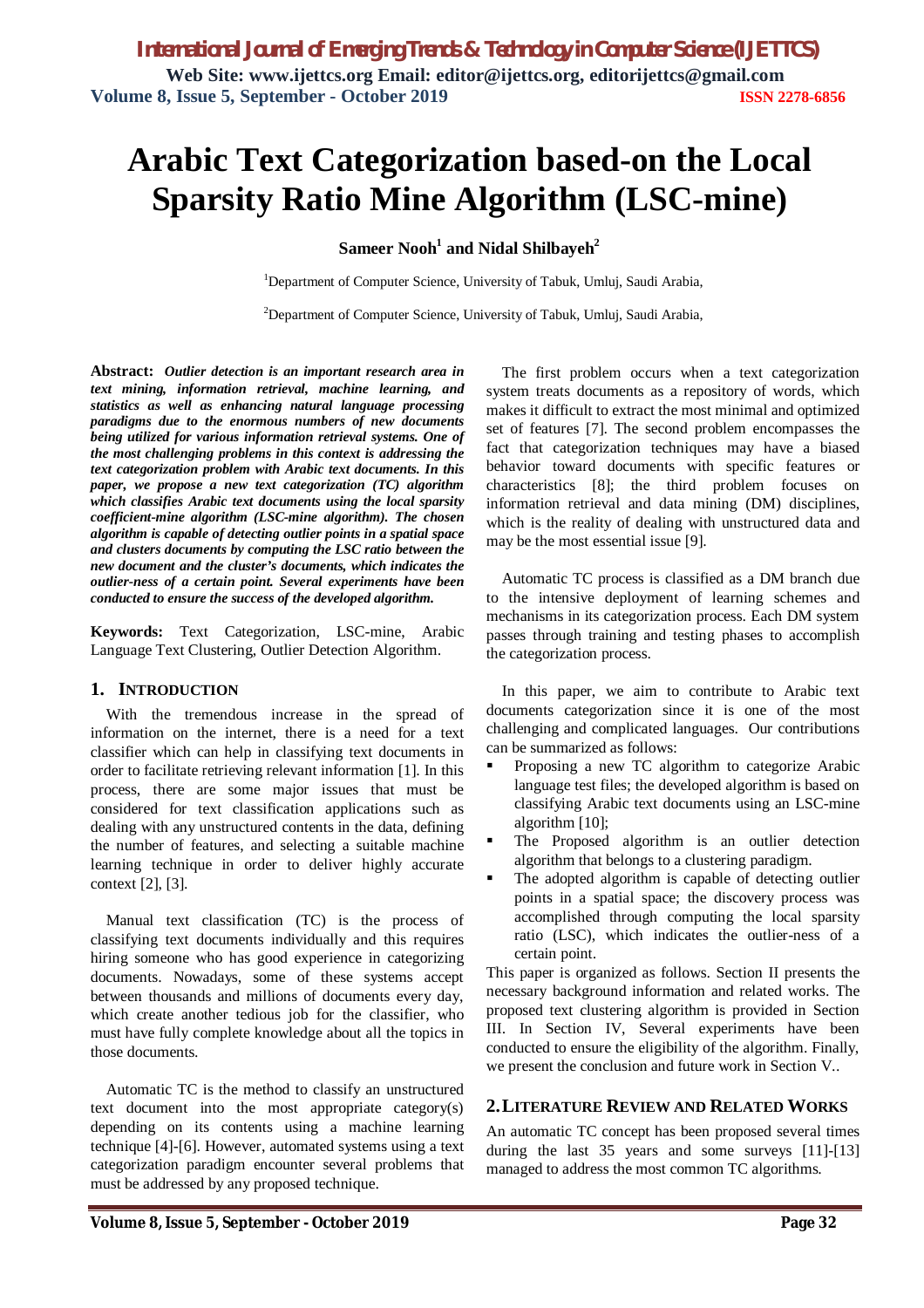# *International Journal of Emerging Trends & Technology in Computer Science (IJETTCS)* **Web Site: www.ijettcs.org Email: editor@ijettcs.org, editorijettcs@gmail.com Volume 8, Issue 5, September - October 2019 ISSN 2278-6856**

The TC problem is composed of several sub-problems, which have been studied intensively in the literature such as document indexing, weighting assignment document clustering, dimensionality reduction, threshold determination, and the type of classifiers.

Classifying Arabic text documents requires preprocessing the documents by extracting the roots. This process is quite significant in terms of reducing the dimensionality of the documents. Several techniques have been developed to perform these preprocessing tasks such as stemming, root extraction and thesaurus comparison.

Root extraction is considered to be one of the most important steps during the preprocessing phase, it is quite important in terms of reducing the document dimensionality and increasing the accuracy of the categorization process. Several statistical approaches have been explored. One of the proposed techniques [14] applies a list-removing mechanism to extract irrelevant letters from an Arabic word. This technique tries to follow up unimportant characters through evaluating the word using a co-occurrence analysis formula.

Another research has concerned [10], [11] with establishing a new model to extract the structure of Arabic noun phrases; such a model is quite useful to capture the semantics of the document's file. This model identifies two main categories to punctuate all noun phrases; eight different structures comprise these main categories. Despite its significance, the results of this work are not quite impressive.

Defining a formal descriptive model [15] to refine the syntax of Arabic sentences; the benefits of constructing such a model is in identifying the semantics of Arabic language sentences. The model works through exploring the grammatical aspects of a sentence using the Definite Clause Grammar; this scheme is quite useful in exploring non-terminal arguments such as the gender, number and person agreements. The exploration process is accomplished through studying the context similarity of the sentence.

Weight assignment techniques assigned a real number, ranging from 0 to 1 for all documents' terms [16]; weights will be required to classify newly indexed documents. Different information retrieval models use unique methodologies to compute these weights, for example; the Boolean model assigns either 0 or1 for each index term. In contrast, vector space model computes a tf-idf factor [17], which ranges from 0 to 1, this model is further described in the following section.

There are two categories for the learning-based TC

algorithms; they are inductive learning algorithms and clustering-based algorithms. A TC algorithm uses different decision tree models to classify documents through building a tree by computing the entropy function of the selected index terms [7], [18] such as ID3 [19] and C4.5 [20], [21].

Another inductive learning algorithm based on probabilistic theory, such as one that emphasized naïve Bayesian models [22], [23] generated good results in the TC field. Historically, the most widely famous naïve Bayesian model was known as a binary independent classifier [24].

 The hope in constructing TC algorithms that have the ability to learn, using the least amount of training, means that an efficient approach to classifying documents appropriately.

## **3 THE PROPOSED ARABIC CLUSTERING ALGORITHM**

In this paper, we propose a text clustering algorithm basedon the Local Sparsity LSC-mine algorithm [10]. LSC-mine algorithm is an extension of well-known density-based outlier detection algorithm called Local outlier factor (LOF) algorithm [15]. LSC-mine algorithm computes the distance of an object and those of the nearest neighbors without actually computing their reachability distances and local reachability densities. The main goal of LSC-mine algorithm is to assign a degree of incoming data points, which expresses the degree of isolation between these points and their neighbored points.

This paper contributes a new Arabic text clustering algorithm based on LSC ratio to classify incoming documents. The proposed algorithm follows the following sequence of steps:

#### **Do the following for each new document:**

1. The preprocessing phase: extracts the words' roots by reweighing and removing the letters that constitute from the word سألتمونیھا"". This step is used to avoid considering words like طلاب ,طالب ,طلبas independent words.

2. The weighting assignment phase; compute the term frequency-inverse document frequency (tf-idf) weights [17] to obtain the single-word index terms for the document along with their weights, which are considered as the vectors of each document. Then determine the minimum point value, which sets the minimum number of neighbored documents or minimum number of documents that will not make the incoming document an outlier. The determined threshold is equal to 3.

3. Find the similarities between the document and the previously checked documents.

- 4. Compute the k-distance for each document.
- 5. Compute the K-neighborhood candidate set for each document.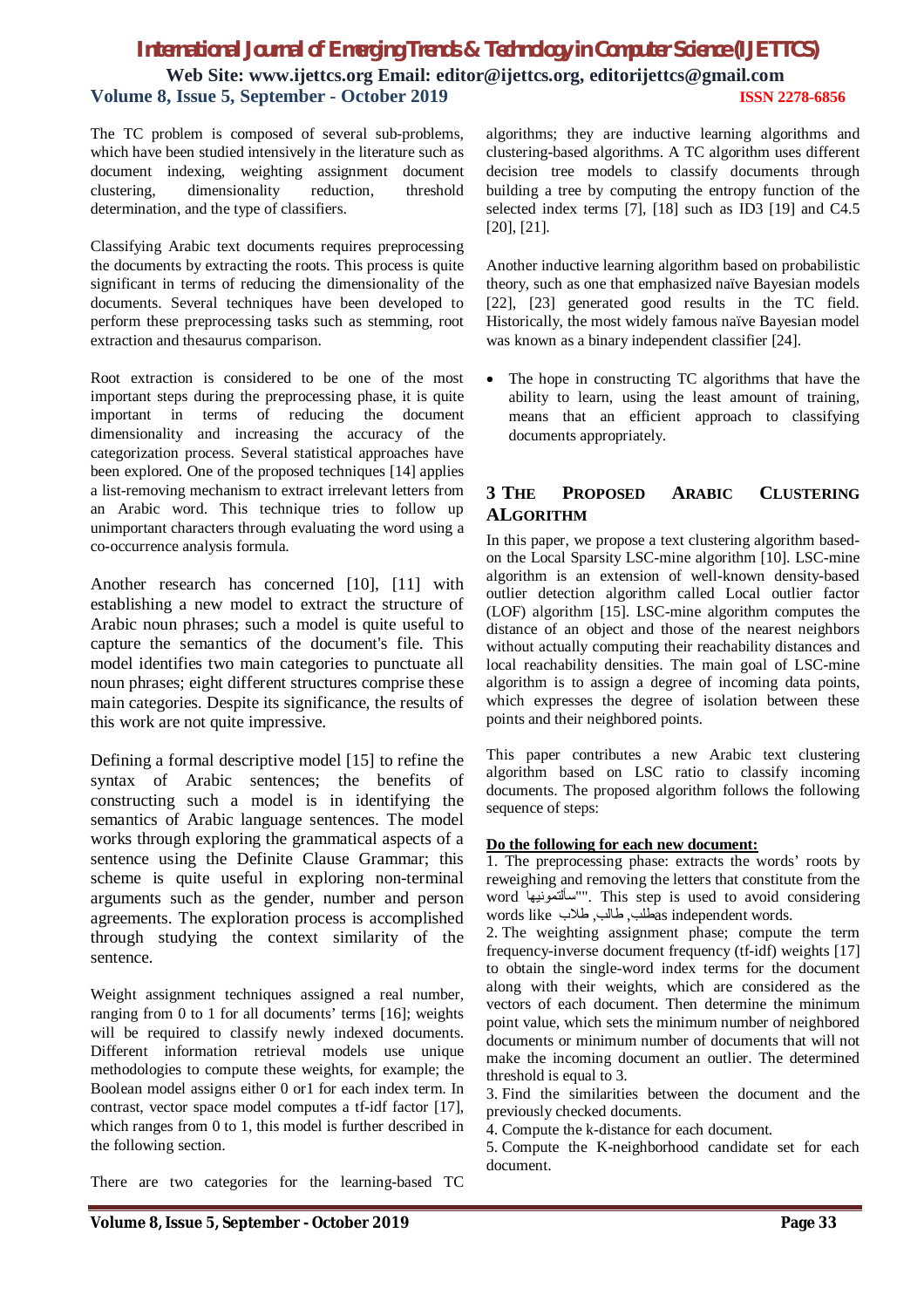# *International Journal of Emerging Trends & Technology in Computer Science (IJETTCS)*

**Web Site: www.ijettcs.org Email: editor@ijettcs.org, editorijettcs@gmail.com Volume 8, Issue 5, September - October 2019 ISSN 2278-6856**

6. Compute the local sparsity ratio (LSR) ratio for each document.

7. Compute the pruning factor for each document with LSR greater than or equal the PF.

8. Obtain the new candidate set.

9. Compute the LSC ratio using the new candidate set.

10. Compute LSC distance between the LSC-ratio of the current document and LSC ratios of the other documents.

11. The document that forms the least LSC distance with the new document indicates the candidate set that will contain this document.

**The root extraction step** can be done by executing the following steps:

1. Read the words from the document.

2. If the word consists of less than 3 words then remove the word from the document and consider it as a stop word.

3. If the word letters matched with any litters of the word سألتمونیھا ""then insert the letters in a temporary array named Temp\_Array; Otherwise words are stored in array called Root\_Array.

4. If the letter is ئ and is followed اthen insert the letter in the Root Array as  $\mathcal{L}$ etter.

5. If  $n < 3$  then do step 6

Else do step 7

6. Root extraction process for third-based verbs

**Do while Number of elements (n < 3)**

a. If first letter is مand the last letter is نthen store the letter  $\dot{\omega}$ in the Root Array.

b. If the number of elements of the Temp\_Array is more than two AND the last letter in the word is  $\dot{\phi}$ , and the second last element is one of the following characters ( ,و ,أ ي ;(store the third last word of the Temp\_array in the Root\_Array.

c. If the number of elements of the Temp\_Array is more than two elements, and the last element of that array is أand the second last element of the array is AND the last letter of the original word is  $\frac{1}{2}$  then store the third last word of the Temp\_array in the Root\_Array.

d. If the number of element of the Temp\_Array is more than three AND the last letter of that array is Temp\_Array is تor ةAND the second last letter of that array is اAND the third last letter is ethen store the fourth last letter of the Temp\_Array in the Root\_Array.

e. If number of the word's letters in the Temp\_Array is more than two letters and the last letter was ةor هand the second last letter is  $\epsilon$ and store the third last element of the Temp\_Array in the Root\_Array.

f. If the number of elements of the Temp\_Array is more than one element and that element is one of the following characters (ق, م, ت, أ, و, ي, characters (ق, م, ت, أ, و, ي, entracters in the original word then remove that letter from the Temp\_Array.

g. If the number of elements of the Temp\_Array is more than one element and that element is one of the following characters  $($ ,  $($ ,  $($ ,  $)$ ,  $($ ) and the letter is the last character in the original word then store the second last letter existed in the Temp\_Array in the Root\_Array.

h. If the number of elements of the Temp\_Array is more than two characters AND the last letter of that array isت AND the second last letter is اand the letter تis the letter of the original word. Store the third last letter in the Root\_Array.

i. Else store the last letter of the Temp\_Array in the Root\_Array.

j. Arrange the letters of the Root\_Array as appeared in the original word.

7. Root extraction process for fourth-based verbs

#### **Do while Number of elements (n < 4)**

a. If the word's letters is equal to five or six AND first letter is *i*then store the letter *in* the Root\_Array.

b. If the number of elements of the Temp\_Array is more than two AND the last letter in the word is  $\dot{\phi}$ , and the second last element is one of the following characters  $\left( \cdot, \cdot \right)$  $(5)$ ; store the third last word of the Temp array in the Root\_Array.

c. If the number of elements of the Temp\_Array is more than two elements, and the last element of that array is أand the second last element of the array is **AND** the last letter of the original word is  $\phi$  then store the third last word of the Temp\_array in the Root\_Array.

d. If the number of elements of the Temp\_Array is more than one element and that element is one of the following characters (  $\epsilon$ ,  $\epsilon$ ,  $\epsilon$ ,  $\epsilon$ ) then store the second last letter existed in the Temp\_Array in the Root\_Array.

e. If number of the word's letters in the Temp\_Array is more than two letters and the last letter was ةor هand the second last letter is ي. Store the third last element of the Temp\_Array in the Root\_Array.

f. If the number of elements of the Temp\_Array is more than one element and that element is one of the following characters ن) then remove that letter from the Temp\_Array.

g. If the number of elements of the Temp\_Array is more than two characters AND the last letter of that array is ت AND the second last letter is اand the letter تis the letter of the original word. Store the third last letter in the Root\_Array.

h. Else store the last letter of the Temp\_Array in the Root\_Array.

i. Arrange the letters of the Root\_Array as appeared in the original word.

#### **4 EXPERIMENTS AND EVALUATION**

Several experiments have been conducted to ensure the eligibility of the developed algorithm. These experiments were accomplished using a dataset that consists of collection of Arabic-language; these documents are gathered from the internet websites.

Four different experiments were performed to detect the accuracy of the proposed algorithm. It is regarded that the implementation of the algorithm is done using the C#.NET 2012.

The implementation is comprised of three main phases: -

1. **The parsing phase:** This phase removes stop words, extracts roots of the words, and counts the number of words in the documents.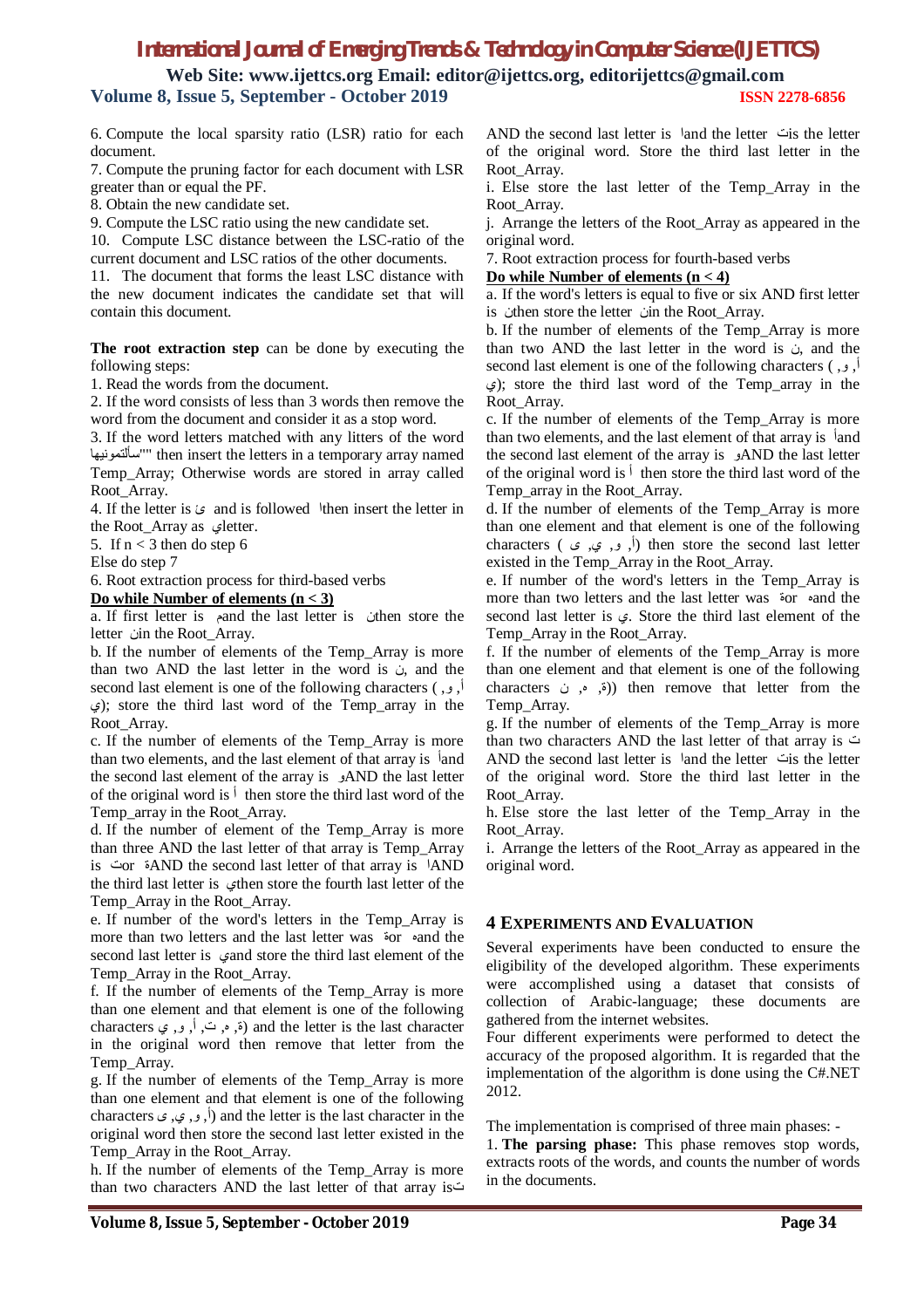# *International Journal of Emerging Trends & Technology in Computer Science (IJETTCS)*

**Web Site: www.ijettcs.org Email: editor@ijettcs.org, editorijettcs@gmail.com Volume 8, Issue 5, September - October 2019 ISSN 2278-6856**

2. **The construction of document-term matrix phase:** this matrix is quite helpful in reducing the complexity of finding the word frequencies, which in turn are used to compute the tf-idf weights and thereby identify the document's keyword.

3. **The LSC-mine classification phase:** by applying the LSC-mine algorithm, which is used to classify arrived documents into their appropriate categories through computing the LSC ratio.

The dataset consists of 241 Arabic-language documents collected from the Internet sites; the dataset includes documents belonging to five categories; learning, computer, software engineering, and information systems. Experiments were repeated over various batches of documents, each of which has different sizes. The experiments were accomplished using 50, 100, 150 and 200 files. In every batch, the number of documents belonging to the same category is the same.

The accuracy of the developed classifier has been tested using 4 batches with different sizes 50, 100, 150, and 200. The accuracy is computed by dividing the number of truly classified documents over the number of total tested files. The experiment shows that the accuracy of the classifier is gradually increased as the size of the batch increases; this is due to the learning behavior that is played by the LSC-mine classifier. The accuracy of LSC-mine algorithm is equal to 0.6521 when the size of the batch is 200 documents. Figure 1shows the resulted accuracy test using different batches.



**Figure 1** The accuracy of the developed classifier using different batches

## **5. CONCLUSION**

Classifying Arabic text documents has not advanced for several years due to the difficulty in dealing with the Arabic language and a shortage of funding researches related to this topic. This paper aims at proposing a new text categorization technique to classify Arabic text documents. The proposed technique uses an LSC-mine algorithm [10], which is an outlier detection algorithm that computes the outlier-ness of a document from a certain category.

Experiments found that the accuracy of the LSC-mine algorithm is equal to 65.12%. The proposed algorithm contributes to the promotion of research on the classification of Arabic text documents

### **References**

- [1] Aggarwal, C.C. and Zhai, C. eds., 2012. Mining text data. Springer Science & Business Media.
- [2] Pazzani, M.J. and Billsus, D., 2007. Content-based recommendation systems. In The adaptive web(pp. 325-341). Springer, Berlin, Heidelberg.
- [3] Sebastiani, F., 2005. Text categorization. In Encyclopedia of Database Technologies and Applications (pp. 683-687). IGI Global.
- [4] Dalal, M.K. and Zaveri, M.A., 2011. Automatic text classification: a technical review. International Journal of Computer Applications, 28(2), pp.37-40.
- [5] Lam, W. and Lai, K.Y., 2001, September. A metalearning approach for text categorization. In Proceedings of the 24th annual international ACM SIGIR conference on Research and development in information retrieval (pp. 303-309). ACM.
- [6] Gao, S., Wu, W., Lee, C.H., Chua, T.S. and Chua, T.S., 2004, July. A MFoM learning approach to robust multiclass multi-label text categorization. In Proceedings of the twenty-first international conference on Machine learning (p. 42). ACM.
- [7] Gabrilovich, E. and Markovitch, S., 2004, July. Text categorization with many redundant features: using aggressive feature selection to make SVMs competitive with C4. 5. In Proceedings of the twenty-first international conference on Machine learning (p. 41). ACM.
- [8] Del Castillo, M.D. and Serrano, J.I., 2004. A multistrategy approach for digital text categorization from imbalanced documents. ACM SIGKDD Explorations Newsletter, 6(1), pp.70-79.
- [9] Kowsari, K., Jafari Meimandi, K., Heidarysafa, M., Mendu, S., Barnes, L. and Brown, D., 2019. Text classification algorithms: A survey. Information, 10(4), p.150.
- [10] Agyemang, M., 2004. Algorithm for Mining Local Outliers. In Innovations Through Information Technology: 2004 Information Resources Management Association International Conference, New Orleans, Louisiana, USA, May 23-26, 2004 (Vol. 1, p. 5). IGI Global.
- [11] Schütze, H., Hull, D.A. and Pedersen, J.O., 1995. A comparison of classifiers and document representations for the routing problem. In Annual ACM conference on Research and Development in Information Retrieval-ACM SIGIR.
- [12] Hmeidi, I., Al-Ayyoub, M., Abdulla, N.A., Almodawar, A.A., Abooraig, R. and Mahyoub, N.A., 2015. Automatic Arabic text categorization: A comprehensive comparative study. Journal of Information Science, 41(1), pp.114-124.